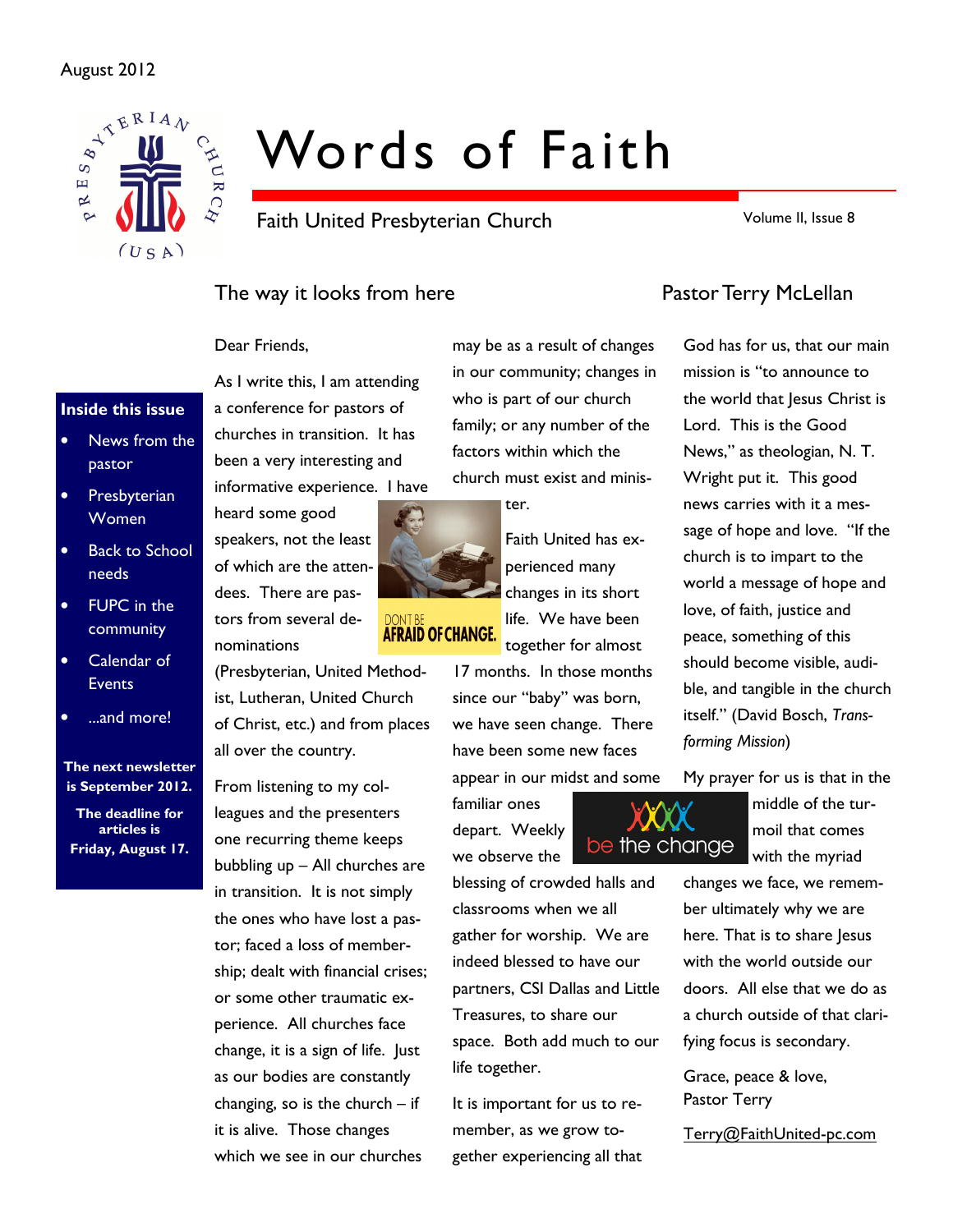# Presbyterian Women Mary Marxer (1999) and the state of the Mary Marxer (1999) and Mary Marxer (1999) and Mary Marxer

Faith United's Presbyterian Women are ready to begin a new year of fellowship, service activities, and Bible study. The PWCT will meet on Tuesday, August 7, at 7:00 p.m. All women of Faith United are invited to a **Kickoff Breakfast** on Saturday, August 25, at 10:00 a.m.

Hope is in Our Hands—After breakfast we will hear the latest news on our Prayer Partner Project with Presbyterian Children's Homes and Services. We will watch a video from Presbyterian Children's Homes and Services (PCHAS). We will learn why some are in the home and not with their parents, how they feel about the home and what the home has done for them. It is a moving video that



tells us a story that we do not like hearing but will touch your hearts and help us to know that there is hope for each child who is a part of Presbyterian Children's Homes and Services.

Following the video each circle will have an opportunity to meet with their own group and get the year planned out. Those who attend circles will receive their 2012-2013 Horizons Bible Study workbooks. The cost of the workbooks this year is \$10.00 per book, including shipping costs. Paying for the books is on an honor-system basis; if you feel you cannot afford to buy one, take one anyway and there will be no record

of who has paid and who has not. Also, if you would like a large print or audio CD edition, call Mary Marxer at 972-242-0865 and we will order one for you. The whole meeting will not last more than 90 minutes at most.

The Circles will begin to meet as usual in September. There are at present three circles: the Tuesday Morning Circle, which meets on the second Tuesday of each month at 10:30; the Thursday Morning Circle, which meets on the second Thursday at 9:30; and the Thursday Evening Circle, which meets on the third Thursday at 7:00. Further information will be available at the breakfast and in the September newsletter.

# From the editor **Brenda** Swindle

We are right in the middle of another Texas summer. Here's hoping you are staying cool with the 100+ days of August. Another school year will begin and the 2012 Olympics will soon be a memory.

We want people to see what is going on at Faith United. Each month the newsletter is uploaded to our website. Those searching for a church home can read about us and see how we are active in the community as well as FUPC programs and activities. No matter how big or

small the event, send the information so that it can be included in the next issue of Words of Faith. You may submit articles in writing to the church office or via email to

### Brenda@FaithUnited-pc.com

The next issue will be September 2012. The deadline for articles is Friday, 8/17. Please do not hesitate to contact the church office if you or your group has information to share.

Next newsletter is September 2012. Deadline for articles, Friday, 8/17. Contact church office or Brenda Swindle via email to submit articles.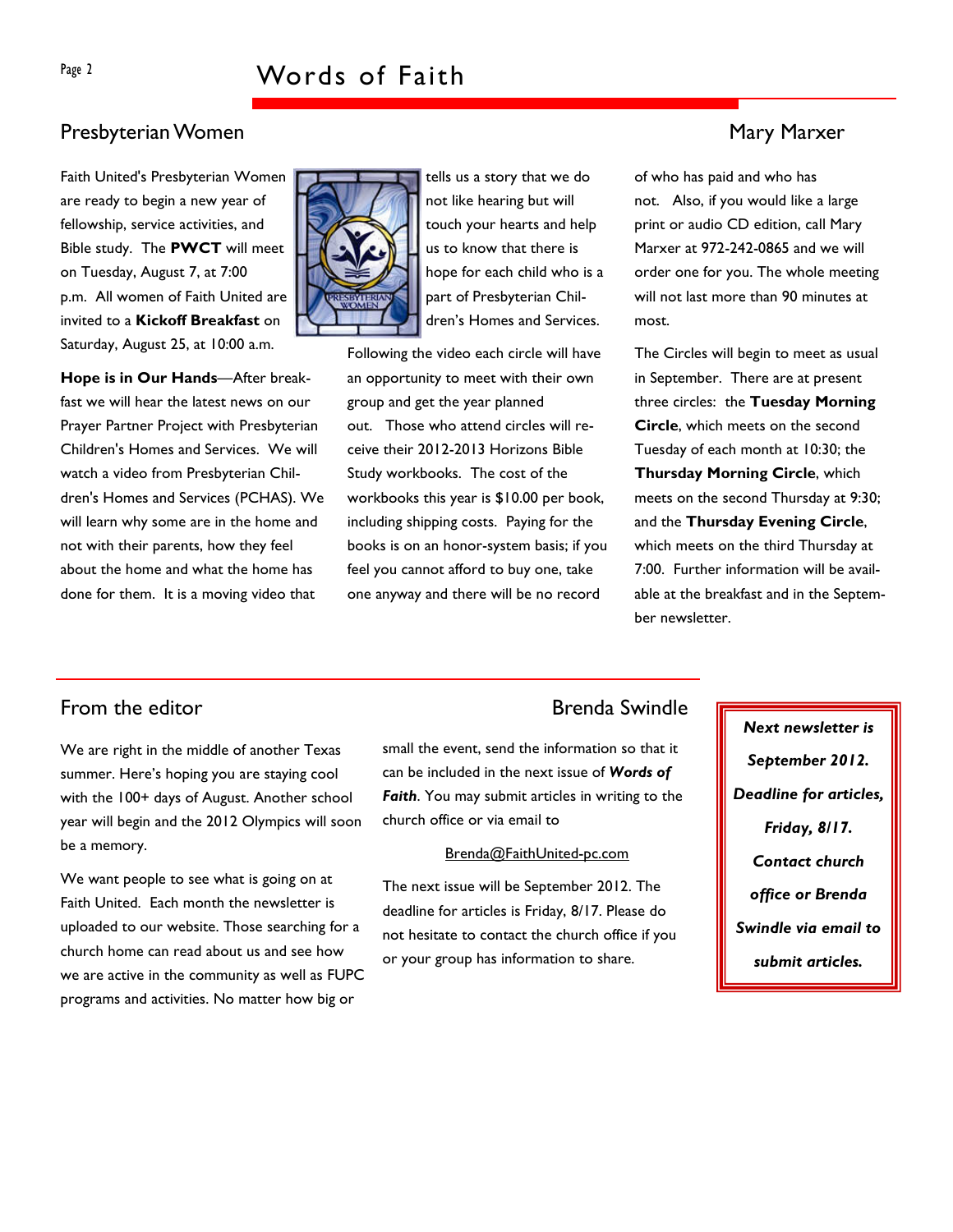# From your Faith Community Nurses Kay McLellan, R.N.

With all the information on health swirling around the world, it's very difficult to know what websites you can trust. Everyone who puts their information on the internet has an agenda, and it's buyer beware. Many are selling a product, many are touting their new discoveries that may be years away from being available to the average person, many are simply scams that want to come between you and your money without the benefit of a useful service or product. So, I was excited when I found a website that is available (from a trusted source) that addresses many of the issues of growing older gracefully.

It is an extensive new website of the North Texas public broadcasting station, KERA. It is named Next Avenue and offers categories of information on Health and Wellbeing,

Money and Security, Work and Purpose, Living and Learning. Among the many items on health are such topics as low cost health providers, nutrition labels, dangers of sleep apnea, glaucoma, cancer screening, pros and cons of caffeine. In addition, there is a treasure trove of information on managing money,

wills, working after retirement, volunteering, and opportunities to attend classes for new directions in learning.



HELP

**STOP HUNGER** 

You can access this valuable informa-

tion at www.kera.org/nextavenue . If you do not have a computer, you can use the one in the Resource Room at church or go to your local public library.

# CROP Hunger Walk **Kurt Booth**



Faith United is joining with a dozen congregations in the area for the Metrocrest CROP Hunger Walk.

Taking place at Holy Covenant United Methodist Church on Saturday, Septem-

ber  $8<sup>th</sup>$ , this highly visible, highly publicized event will be a great opportunity to make the community aware of our presence and what we stand for. For 65 years, Church World Service has been working with the abiding vision of Enough for all!. Church World Service is a cooperative ministry of 37 Chris-

tian denominations and communions working to eradicate hunger and poverty – providing sustainable development, disaster relief and refugee assistance around the world.

Kurt Booth is acting as the Team Captain for Faith United and you may contact him @ 214-695-9737 or k.booth I @verizon.net to learn how to support your congregation's efforts.



from 10 a.m. to 2 p.m.

# Session & Such

have a one day retreat. It will be on Saturday, August 4

The session will

The Session has a Called Meeting once a month for the purpose of meeting and receiving prospective new members. This month's Called Meeting is scheduled for Sunday, August 12 at 10:15 a.m.

They meet in the Library/Resource Room across from the coffee/fellowship area.

The next stated session meeting is scheduled for Sunday, August 12 after worship.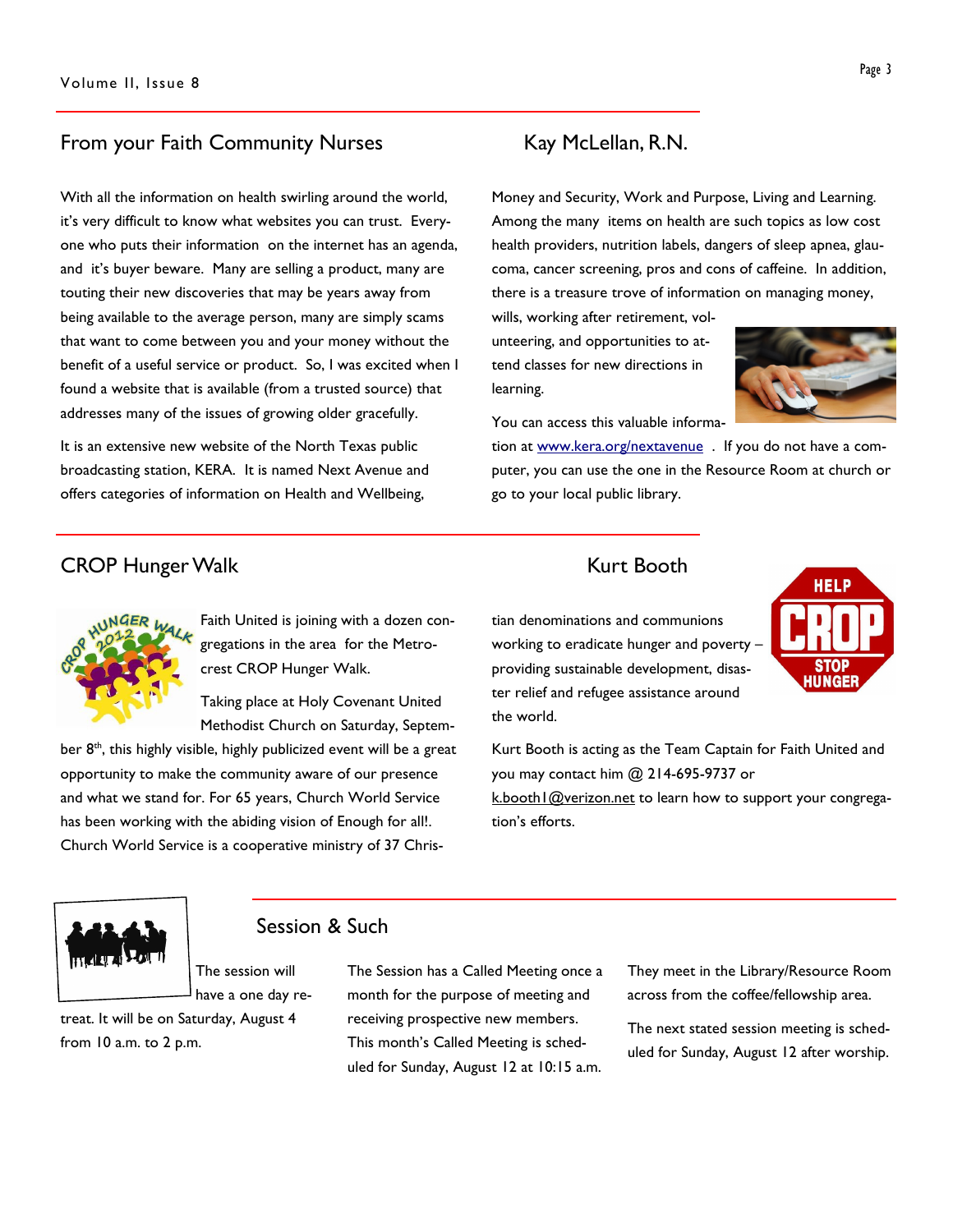# Page 4 Words of Faith

# Notes & News from the Pews



# Thank you!

I wish to thank all for the prayers, calls and notes that were received following the death of my son, John in June.

Elizabeth Hendricks



Austin Street Meal-The August meal day will be Monday, August 6. Looking ahead, the September meal will be September 3. Please plan ahead for your food do-

nation. The additional refrigerator for cold food storage is down the hall from the Fellowship Hall kitchen. Thank you for your faithfulness to the homeless.

**Shelter Sings—The Austin Street Choir can really sing and** has some great voices! Save the date, Sunday, August 12. The choir will be at FUPC during worship and will sing for us. This will be a special treat that you will not want to miss!

**Banking on People**—Residents at Austin Street Centre have been given an opportunity to rise above their homelessness. Keith Price, Shelter director, is the developer behind

## Directory updates

Genevieve Bratton 8040 Frankford Rd. #311, Dallas, TX 75252 214-575-9963

Elizabeth Hendricks 1104 Woodland West Drive, #4 Woodway, TX 76712 214-906-9916 (c) 254-399-9151 (h)



Banking on People where residents who apply and are approved can see their dreams become a reality.

Working in conjunction with Benchmark Bank of Dallas and Plano, Banking on People will implement a micro-lending strategy, offering loans of various sizes to those who qualify through due diligence. Once applicants have completed this process and are approved for the loan, they can build a business from the ground up.

The first recipient will be Loreen, 57, who wants to start her own massage therapy business. She studied massage therapy and graduated November 2011 from ATI, a Dallas career training center. Loreen estimates her startup budget could be near \$1,100. For more information on this or other Shelter project check the website www.AustinStreet.org.

# Donate Your Old Computer to ESL Students!

Members of FUPC have participated in an ESL program since 2007. The ESL program continues today and has expanded into a basic computer skills classes. As our society becomes more and more technology focused, the need for them to develop computer literacy skills is growing.

Only a few of the students have their own computers, but all could use them. As with anything, classroom learning isn't enough and needs to be reinforced with practice and homework. If you have a computer (desktop or laptop) that you don't use anymore, please consider donating it to this program. All donated machines will be scrubbed of any personal information before being placed with a new owner.

Looking for the following items:

- **Mice**
- **Keyboards**
- **Monitors**
- Flash drives (any size)
- Office 2003 license keys
- Desktop or laptop running XP/Vista/Windows 7

If you have questions, please feel free to contact Tiffany Wylie at 972-529-8083 or tiffany.wylie@tylertech.com.



Rosa receives her "new" computer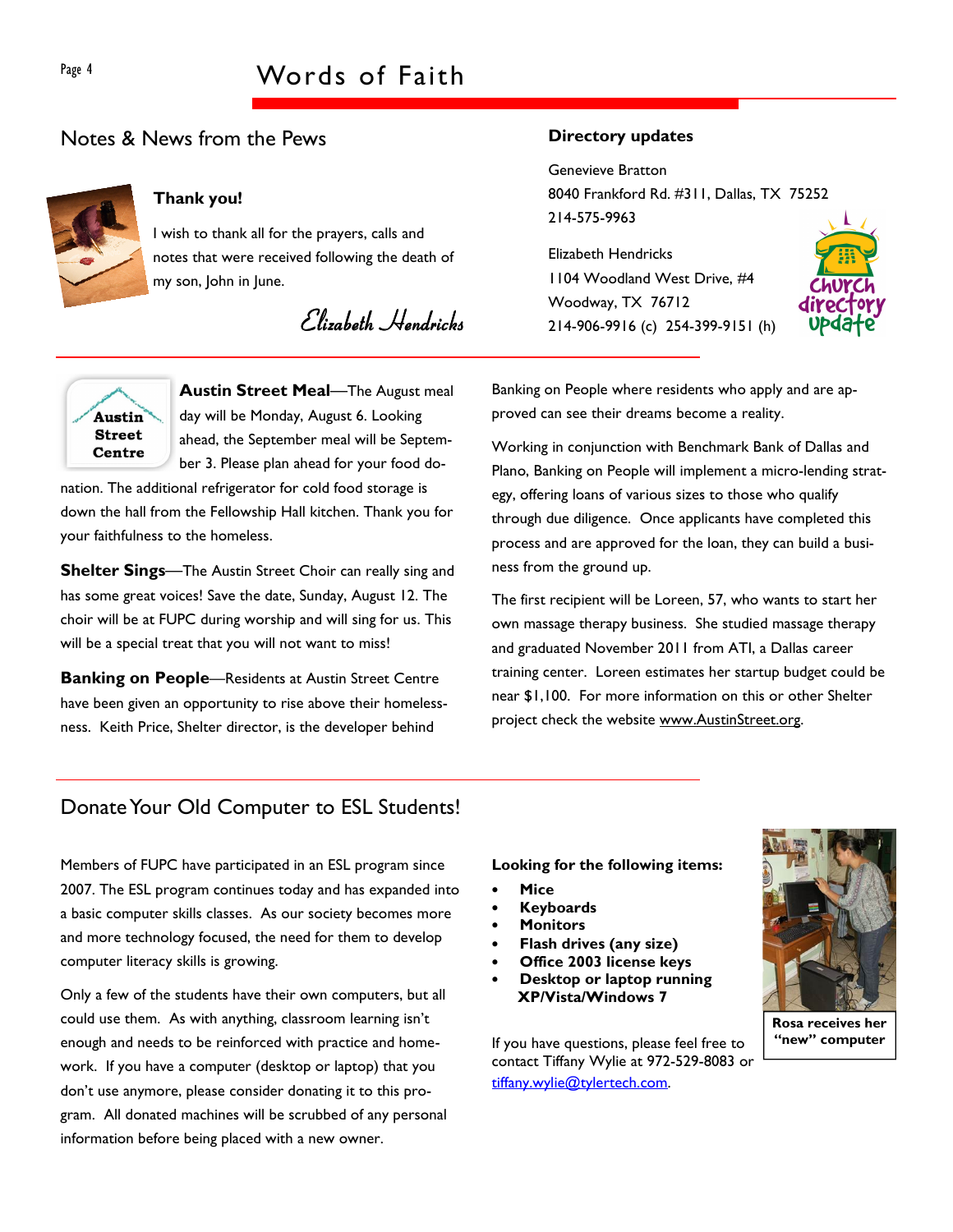# North Dallas Shared Ministries Lois Duell

August is here and that is one of Faith United's months to spotlight NDSM. A lot is happening this month. The clothes closet will be closed the week of August 20<sup>th</sup> through 25<sup>th</sup> for the distribution of school uniforms. Two uniforms will be



given to each eligible child. All areas will be closed Monday, August 27<sup>th</sup> when grade appropriate school supplies will be given out. This is a huge undertaking that assures children will have appropriate clothing and supplies for school. ESL classes are winding up their summer sessions and will begin their fall schedule in mid-September.

The Hamon Charitable Foundation recently awarded NDSM \$100,000 for dental clinic improvements. This is being used to create a third multi-use dental room, replace antiquated equipment and dental chairs and allow for the expansion of services. The goal is to have the clinic open more days and offer cleaning and restorative care, not just extractions. We need volunteers to give at least 1 day a month and you can help here by speaking to your dentist and hygienist. Support staff will also be needed.

Tax help numbers soared this year. Volunteers processed 1,483 returns. Refunds exceeded \$2,186,000. Four years ago when this program was started, only 115 returns were processed.

TXU Energy again provided us with \$5,000 for the purchase of 20" box fans to distribute to low-income TXU customers. This is a great help for the clients and helps lower their utility bill.

Where do you fit in? FUPC is a covenant member of NDSM. This means we support through monetary donations (both individual and church), supplies (groceries and clothing), and volunteer hours. Volunteers are always needed. FUPC currently has only 8 volunteers giving hours. Volunteers are asked to give two shifts (3-4 hours) a month in the Emergency Aid area, and one shift a month in the clinic.

Grocery items particularly needed at this time are: canned pinto beans, Ranch style beans, canned pears, canned pineapple, and saltine crackers. Clothing items needed are shoes



(gently worn) and men's and children's clothing. A large wooden box is in the hallway across from the Fellowship Hall to collect items.



While the choir has been enjoying some time away from rehearsals and sitting in the choir loft, the music program has been moving forward. We trust you enjoyed the many tal-

ented performers that shared their musical offerings with Faith United during late June and July. The choir we will back for the first Sunday in August.

In mid-July Stephanie Anderson, Patti Sloey, Mary Marxer and David Pierce attended an all-day choral music reading session in Lewisville, sponsored by Pender's Music Company. This event will help them select music to purchase for the coming year. During the event they sang through well over a hundred anthems, directed by several major composers of sacred mu-

# **Choir Notes Choir Notes**

sic. It was exciting and gratifying, since the 200+ attendees consisted of choir directors, accompanists and good choral musicians. Even though everyone was sight reading, the hotel guests passing by were dazzled by the sound.

You might notice that the grand piano in the sanctuary has been changed. The walnut Yamaha grand brought from the Josey Lane property was originally placed in the sanctuary, while the black grand originally in the sanctuary at Marsh Lane was moved to the choir room. Almost a year later and after examination by several piano technicians it was decided to move the black Kawai back into the sanctuary. It has a mellow, pleasing tone, the action is newer and it sounds better than the Yamaha. The Church of South India, quite a few members and Stephanie are all delighted. We hope you will be too.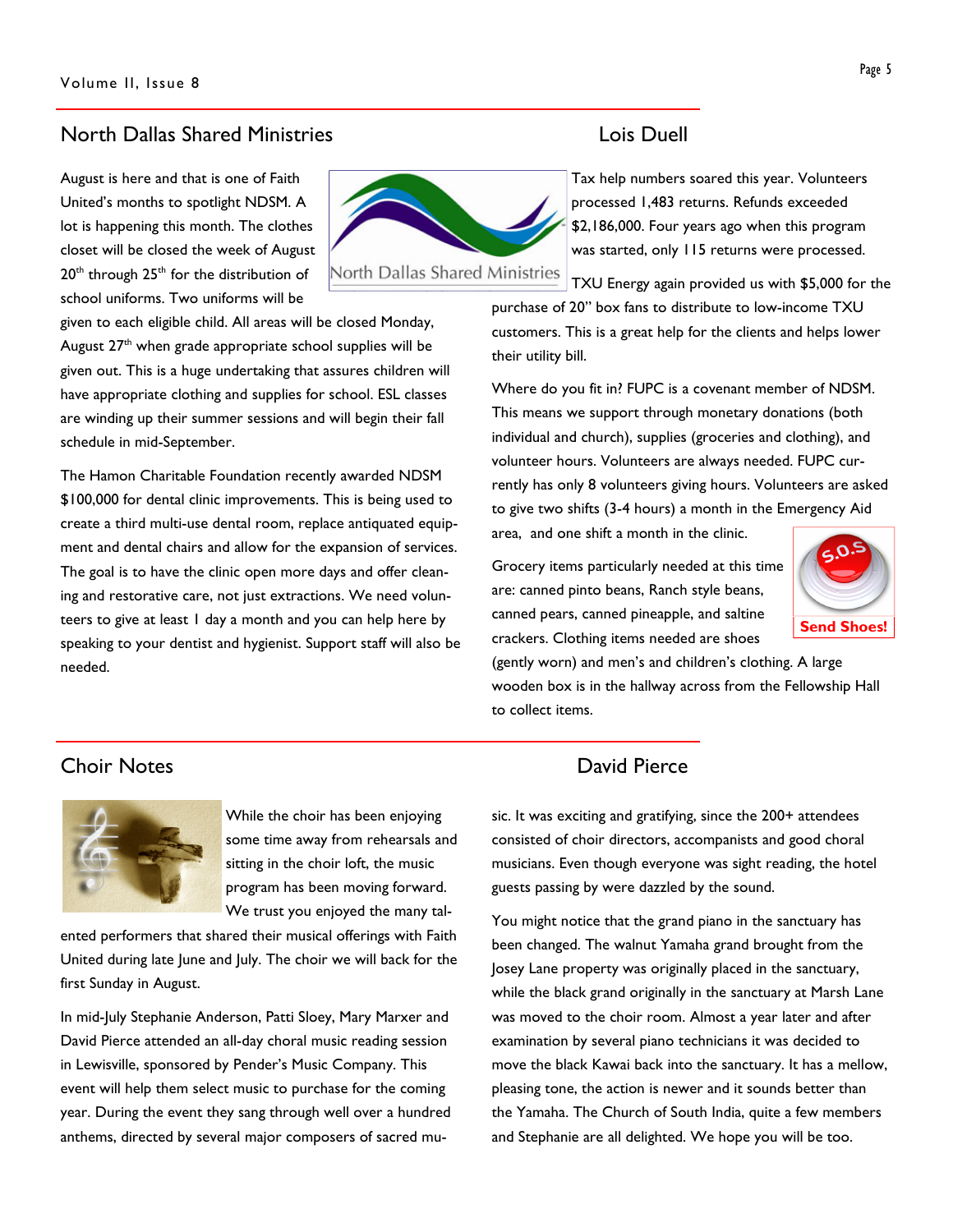# Page 6 Words of Faith

# Happy Birthday!

### August 1

Austin Stovall

### August 3

Tom Duell

### August 6

- Megan Lopez
- Terrie Russell

### August 7

Judy Saunders

### August 10

- Tom Meurer
- Chris Walker



# Give ear, O Lord, to my prayer; listen to my cry of supplication. In the day of my trouble I call on you, for you will answer me. Psalm 86:6-7

# August 11

- Hugh McWhorter
- Renee Wensley
- August 12
- Alan Swope
- August 15
- Helen Bowling
- August 18
- \* Kathryn Heffler
- 

# August 19

- Betty Russ
- Pat Whitaker August 29

August 21

August 26

August 27

August 28

Jennifer Tiemann

**※ Kathy Newton** 

Gail Crumpler

Jewel McClellan

- 
- 
- 
- Jeanne Haben

# Prayers for:

Jan Duell Gaby

Prayer Concerns

- Mary Ann Jones
- ♥ Jeanne Moynagh
- Thomas Sullivan
- ♥ The congregation of FUPC as we discover what God has planned for us.

### Rehab/At Home:

- Phil & Marilyn Beaubien
- David Daly
- Harvey & Marian Garoutte
- **Ruth Innes**
- Earle & Marge Krause
- ♥ Shirley Kretchmar
- Ken Quevreaux
- Don Speigel
- Mary Steinmetz
- Bennie Tillack
- Hugh McWhorter
- Martha Watson
- **Bob Williams**

# Support the local Firehouse Community Theatre in Farmers Branch

They are excited about the production of "Some Enchanted Evening!" You may even see some familiar faces in the cast.

The show is a staged concert version of all your Rodgers & Hammerstein favorites! Performances are Aug. 16-19 at the Plaza Theatre, Old Downtown Carrollton. Call the box office at 972-620-3747 to purchase tickets to this celebration of the most successful team in Broadway history!

For more information about this exciting new community theater call 972-620-3747 or visit their website at www.firehousetheatre.wix.com/thefirehousetheatre#!

## August 30

- Grethel Creech
- Elizabeth Hendricks
- Nancy Smith

### August 31

Dana Morton

# Service Personnel:

- ♥ SGT Kevin B. Cuiksa
- **CPT Brian Gaddis**
- ♥ LT Ben Garoutte
- ♥ Sr A Jaron Garoutte
- ♥ SPC Chad Manis
- ♥ CPT Joshua Montero
- **LT COL Thomas Pentecost**
- ♥ SFC Adam Reno
- ♥ Ronnie Rogers
- ♥ USAF 1st LT Andre Silva
- LCPL James C. Spencer
- ♥ SPC David Wheat
- ♥ Marshall Dobbs
- ♥ David Crossley
- ♥ Robert Hall
- **Andrew Moore**
- WO<sub>2</sub> Chris West
- ♥ Logan Burkham

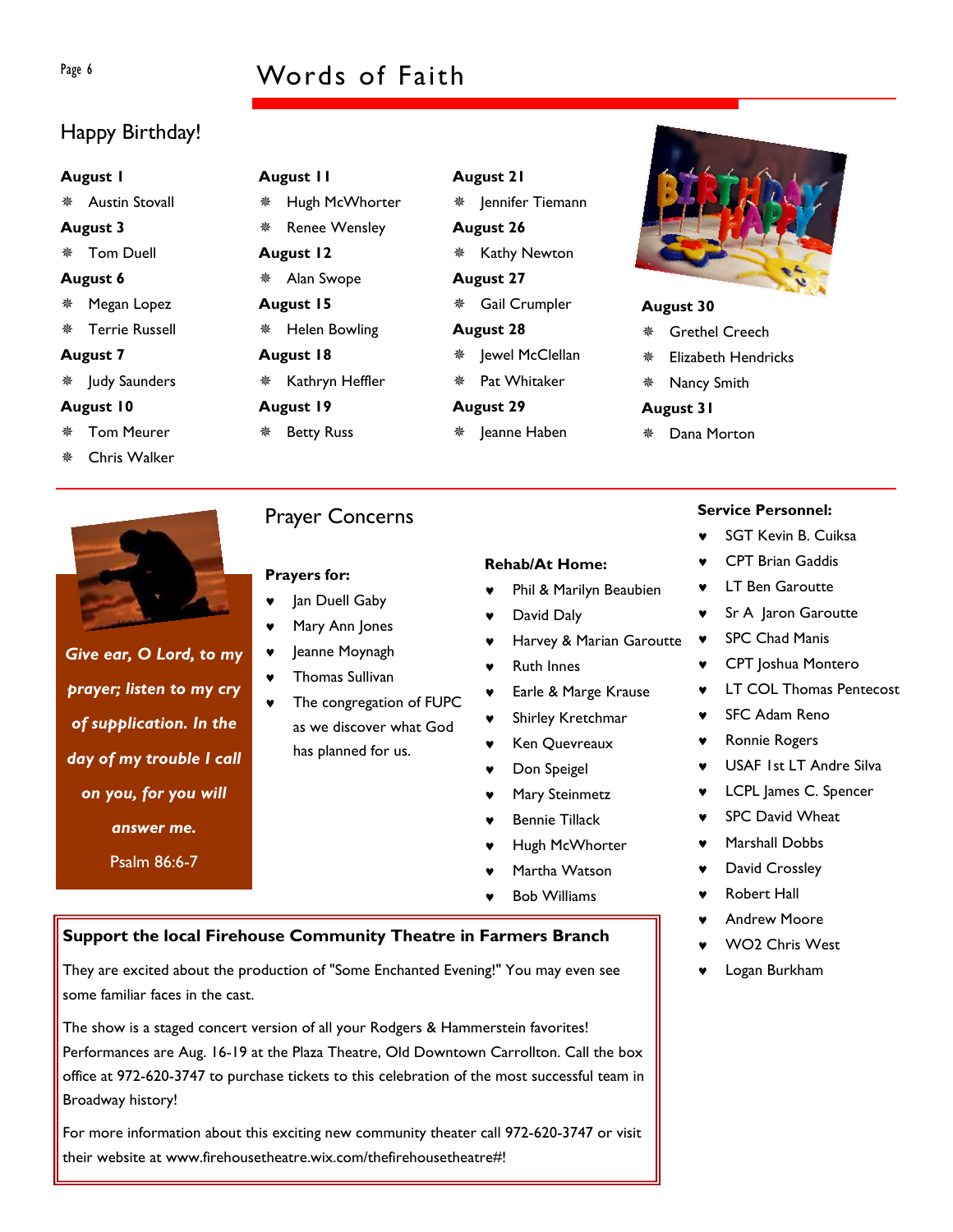# August 2012

| <b>Sun</b>                                                                                                                                                                                      | Mon                                                                                                                                                                      | <b>Tue</b>                                                                   | Wed                   | Thu                                                                                | Fri            | <b>Sat</b>                                                                                                                                                                                                          |
|-------------------------------------------------------------------------------------------------------------------------------------------------------------------------------------------------|--------------------------------------------------------------------------------------------------------------------------------------------------------------------------|------------------------------------------------------------------------------|-----------------------|------------------------------------------------------------------------------------|----------------|---------------------------------------------------------------------------------------------------------------------------------------------------------------------------------------------------------------------|
| <b>Calendar Legend</b><br>G-21=Community Youth Group<br>GA=Gamblers Anonymous<br><b>OA=Overeaters Anonymous</b>                                                                                 | <b>ABA=Anorexic &amp; Bulimics Anonymous</b><br><b>LTCDS = Little Treasures School</b><br>PWCT=Presbyterian Women Coordinating Team<br>CSID=Church of South India Dallas |                                                                              | 7:00 FUPC Choir       | $\overline{2}$<br>5:00 G-21-Sanctuary<br>6:30 GA-Choir Room<br>7:30 ABA Group-Rm 4 | 3              | $\overline{\mathbf{4}}$<br><b>FUPC Session Retreat</b><br>10 a.m. - 2 p.m.<br>8:00 CSID Youth Car Wash<br>Parking lot & Fellowship<br>11:00 GA-Double Classroom<br>11:00 OA-Choir Room<br>2:30 CSID Choir-Sanctuary |
| 5                                                                                                                                                                                               | 6                                                                                                                                                                        | $\overline{7}$                                                               | 8                     | 9                                                                                  | $\overline{0}$ | $\mathsf{I}$                                                                                                                                                                                                        |
| 9:00 CSID Worship<br>9:00 FUPC Prayer Time<br>9:30 FUPC Sunday School<br>10:30 O & E Committee<br>11:00 CSID Sunday School<br>11:00 FUPC Worship                                                | 9:00 Ed's Helpers<br>6:00 Shelter                                                                                                                                        | 7:00 GA-Choir Room<br>7:00 OA-Across Choir<br>7:00 PWCT-Admin off.           | 7:00 FUPC Choir       | 5:00 G-21-Sanctuary<br>6:30 GA-Choir Room<br>7:30 ABA-Across Choir                 |                | 11:00 GA-Across from Choir<br>11:00 OA-Choir Room<br>2:30 CSID Choir-Sanctuary<br><b>CSID &amp; FUPC VBS</b>                                                                                                        |
|                                                                                                                                                                                                 |                                                                                                                                                                          | CSID & FUPC Vacation Bible School 6-9 p.m.                                   |                       |                                                                                    |                | 8 a.m.-12 p.m.                                                                                                                                                                                                      |
| 2<br>9:00 CSID Worship<br>9:00 FUPC Prayer Time<br>9:30 FUPC Sunday School<br>10:15 FUPC Session<br>11:00 CSID Sunday School<br>11:00 FUPC Worship<br>11:00 Good Shepherd<br>12:30 FUPC Session | 4<br>9:00 Ed's Helpers                                                                                                                                                   | 15<br>7:00 GA-Choir Room<br>7:00 OA-Fellowship Rm                            | 16<br>7:00 FUPC Choir | 17<br>5:00 G-21-Sanctuary<br>6:30 GA-Choir Room<br>7:30 ABA Group-Rm4              | 18             | 9<br>11:00 GA-Double Classroom<br>11:00 OA-Fellowship Rm<br>2:30 CSID Choir-Sanctuary                                                                                                                               |
| 9<br>9:00 CSID Worship<br>9:00 FUPC Prayer Time<br>9:30 FUPC Sunday School<br>11:00 CSID Sunday School<br>11:00 FUPC Worship<br>11:00 Good Shepherd                                             | 20<br>9:00 Ed's Helpers<br>6:15 LTCDS Staff<br>7:00 Vocal Majority<br>Board Mtg.                                                                                         | 21<br>7:00 GA-Choir Room<br>7:00 OA-Fellowship Rm                            | 22<br>7:00 FUPC Choir | 23<br>5:00 G-21-Sanctuary<br>6:30 GA-Choir Room<br>7:30 ABA Group-Rm4              | 24             | 25<br>10:00 PW Breakfast<br>11:00 GA-Double Classroom<br>11:00 OA-Fellowship Rm<br>2:30 CSID Choir-Sanctuary                                                                                                        |
| 26<br>9:00 CSID Worship<br>9:00 FUPC Prayer Time<br>9:30 FUPC Sunday School<br>11:00 CSID Sunday School<br>11:00 FUPC Worship<br>11:00 Good Shepherd                                            | 27<br>9:00 Ed's Helpers                                                                                                                                                  | 28<br>7:00 GA-Choir Room<br>7:00 OA Fellowship Rm                            | 29<br>7:00 FUPC Choir | 30<br>5:00 G-21-Sanctuary<br>6:30 GA-Choir Room<br>7:30 ABA Group-Rm 4             | 31             | 11:00 GA-Double Classroom<br>11:00 OA-Fellowship Rm<br>2:30 CSID Choir-Sanctuary                                                                                                                                    |
| 2<br>9:00 CSID Worship<br>9:00 FUPC Prayer Time<br>9:30 FUPC Sunday School<br>11:00 CSID Sunday School<br>11:00 FUPC Worship<br>11:00 Good Shepherd                                             | 3<br><b>Offices Closed</b><br>in observance<br>of Labor Day<br>9:00 Ed's Helpers<br>6:00 Shelter                                                                         | 4<br>1:00 Starboard Stitchers<br>7:00 GA-Choir Room<br>7:00 OA-Fellowship Rm | 5<br>7:00 FUPC Choir  | 6<br>5:00 G-21-Sanctuary<br>6:30 GA-Choir Room<br>7:30 ABA Group-Rm 4              | 7              | 8<br>11:00 GA-Double Classroom<br>11:00 OA-Fellowship Rm<br>2:30 CSID Choir-Sanctuary                                                                                                                               |

Please contact the church office with meetings, classes or events for the calendar to prevent conflicts.